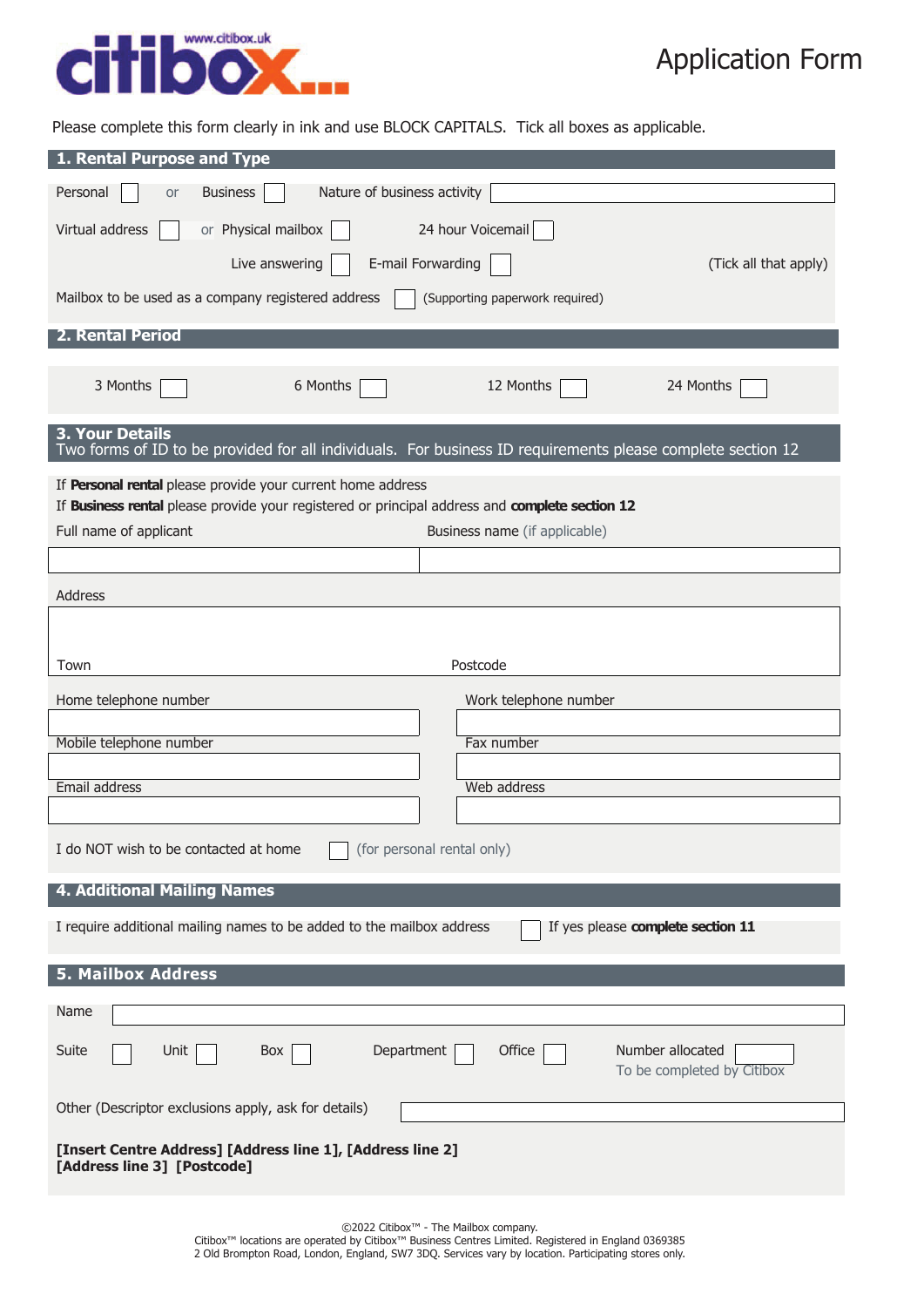| <b>6. Mail Forwarding</b>                                                                                                                                                                                |  |  |
|----------------------------------------------------------------------------------------------------------------------------------------------------------------------------------------------------------|--|--|
| If you require us to forward your mail, please indicate below how frequently<br>Day/date for weekly/monthly forwarding<br>Daily<br>Weekly                                                                |  |  |
| Monthly<br>Upon request                                                                                                                                                                                  |  |  |
| Other                                                                                                                                                                                                    |  |  |
| If the address for mail to be forwarded to is different from the address given in section 3 please provide details below                                                                                 |  |  |
| Full Name:                                                                                                                                                                                               |  |  |
| Address:                                                                                                                                                                                                 |  |  |
|                                                                                                                                                                                                          |  |  |
| Postcode<br>Town                                                                                                                                                                                         |  |  |
|                                                                                                                                                                                                          |  |  |
| 7. Where did you hear about Citibox?                                                                                                                                                                     |  |  |
|                                                                                                                                                                                                          |  |  |
|                                                                                                                                                                                                          |  |  |
|                                                                                                                                                                                                          |  |  |
| <b>8. Additional Services</b>                                                                                                                                                                            |  |  |
| If you would like to know more about service available at Citibox please tick the relevant boxes below                                                                                                   |  |  |
| Telephone 24 hour voicemail forwarding<br>Telephone answering services                                                                                                                                   |  |  |
| From time to time we would like to send you details of our products and services, which we believe may be of interest to                                                                                 |  |  |
| you. If you would prefer not to receive this information from us please tick the appropriate boxes below.                                                                                                |  |  |
| Mail<br>Phone<br>Email                                                                                                                                                                                   |  |  |
| 9. Signed                                                                                                                                                                                                |  |  |
|                                                                                                                                                                                                          |  |  |
| I have read and agree to abide by the published terms and conditions                                                                                                                                     |  |  |
| Signature of applicant:<br>Date                                                                                                                                                                          |  |  |
|                                                                                                                                                                                                          |  |  |
| Please note that we cannot activate your address and release mail to you without the following                                                                                                           |  |  |
| • A completed and signed mailbox agreement                                                                                                                                                               |  |  |
| • 2 forms of identification for all persons for whom mail is to be received, held or forwarded<br>• Full details for business mailbox users including completion where appropriate of sections 11 and 12 |  |  |
|                                                                                                                                                                                                          |  |  |
| 10. For Citibox Use Only                                                                                                                                                                                 |  |  |
| £<br>Registration fee<br>£<br>Mailbox number<br>Mailbox key<br>allocated                                                                                                                                 |  |  |
| Start date<br>Service Option<br>£<br>Rental fee<br>£                                                                                                                                                     |  |  |
| Mail forwarding<br>£<br>Registered<br>£<br>Expiry/renewal                                                                                                                                                |  |  |
| address fee<br>deposit<br>date                                                                                                                                                                           |  |  |
|                                                                                                                                                                                                          |  |  |
| Type of payment<br>Cheque<br>Credit/Debit Card<br>Total<br>Ι£<br>Cash                                                                                                                                    |  |  |
| Processed by                                                                                                                                                                                             |  |  |